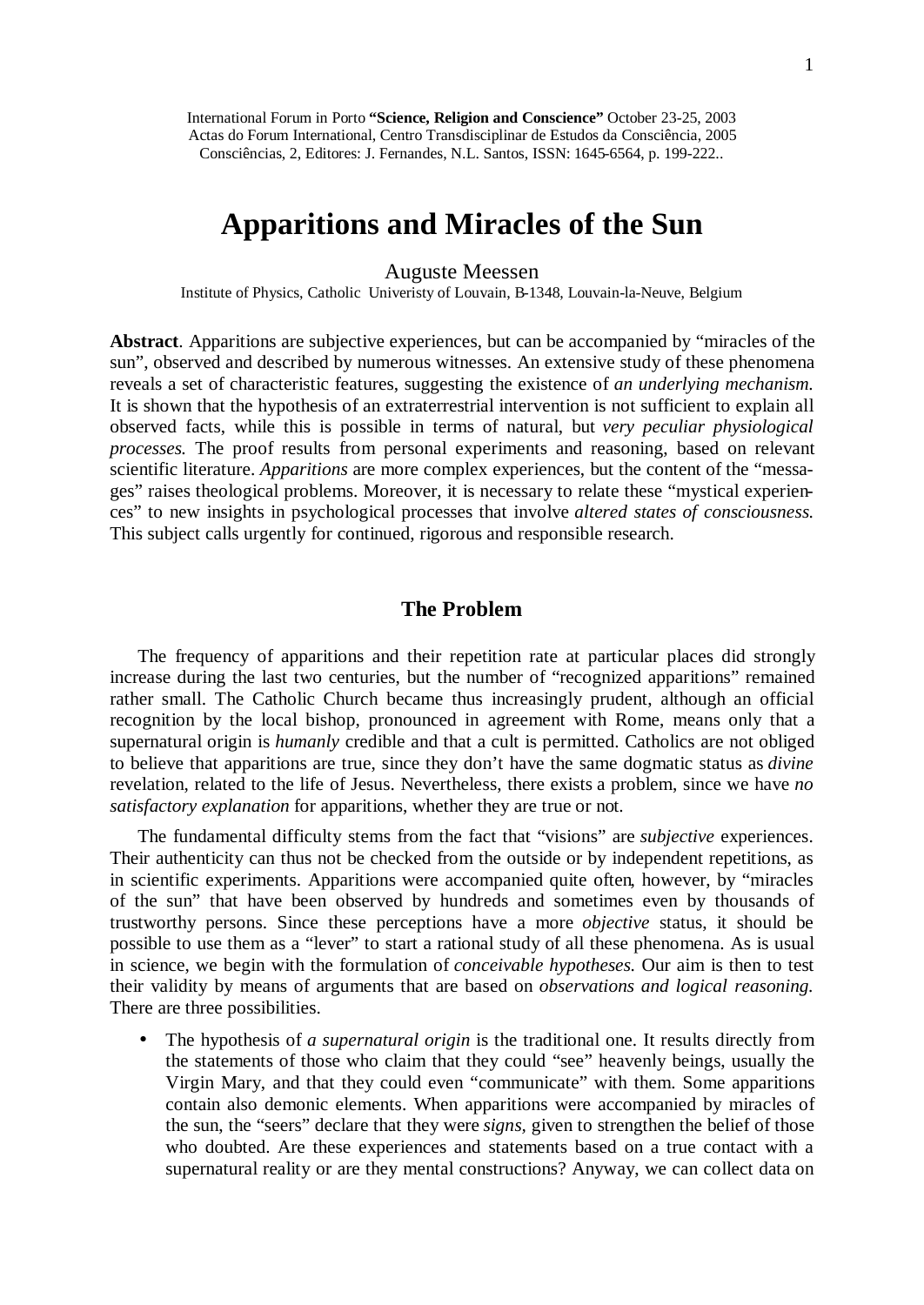"miracles of the sun" that occurred at different places. When we do that, it appears that they have always the same characteristics! There has thus to exist an underlying mechanism, and we have to wonder why this is so.

- The hypothesis of *a natural explanation* has thus to be considered, at least for the miracles of the sun. An astronomic or purely meteorological explanation is excluded for physical reasons, but there would be no miracles of the sun, if the witnesses had not been able to look straight into the sun during a relatively long time. What happens then in their eyes and their brains?
- The hypothesis of *an extraterrestrial intervention* may seem to be unrealistic to those who are not aware of the real dimensions of the UFO-phenomenon. There is ample evidence, however, that it deserves serious attention. It is conceivable, in principle, that apparitions and miracles of the sun could be produced by "alien visitors" having technical capabilities far beyond our own. We can even imagine that extraterrestrial civilizations could be interested in performing large scale "psychosocial experiments" without letting us become aware of their procedures, to test our reactions and beliefs in religious matters. Can this be proved or disproved?

Having read numerous books and documents, visited places where recognized or unrecognized apparitions occurred, talked to seers, observed one of them very closely during apparitions and interrogated this unusual person, I am very conscious of the complexity of this problem. I am particularly sensible to the feelings of those who pray with great fervour, since they are deeply suffering and hope to get help from a loving God. But I am also a scientist, who has to *search the truth,* and as professor of a Catholic University, I feel particularly responsible with respect to the Church and all humans. If necessary, it would be much better to change some ideas, instead of to dwell in illusions or deception. I hope that everyone will understand this point of view.

## **Miracles of the sun: facts and explanations**

So-called "miracles of the sun" were observed, for instance, in Tilly-sur-Seuilles (France, 1901), Fatima (Portugal, 1917), Onkerzeele (Belgium, 1933), Bonate (Italy, 1944), Espis (France, 1946), Acquaviva Platani (Italy, 1950), Heroldsbach (Germany, 1949), Fehrbach (Germany, 1950), Kerezinen (France, 1953), San Damiano (Italy, 1965), Tre Fontane (Italy, 1982) and Kibeho (Rwanda, 1983). They have been described by many witnesses and from their reports we can extract the following characteristic features, appearing successively.

- *A grey disc* seems to be placed between the sun and the observer, but a brilliant rim of the solar disc is still apparent. This is comparable to an "annular eclipse".
- *Beautiful colours* appear after a few minutes on the whole surface of the solar disc, at its rim and in the surrounding sky. These colours are different, however, and they change in the course of time. They are vivid and can be blue, red, yellow, green, pink, violet, etc. A large part of the surrounding sky is coloured, but this region is irregular and changing. This can give the impression that coloured lights are *ejected* from the sun. When the observers are looking away from the sun, they see that the landscape and surrounding persons are also coloured in a changing way.
- *The sun begins to "dance".* First, the solar disk *rotates* about its centre at a uniform and rather high velocity (about 1 turn/s). Then the rotation stops and starts again, but now it is opposite to the initial one. Suddenly, the solar disk seems to detach itself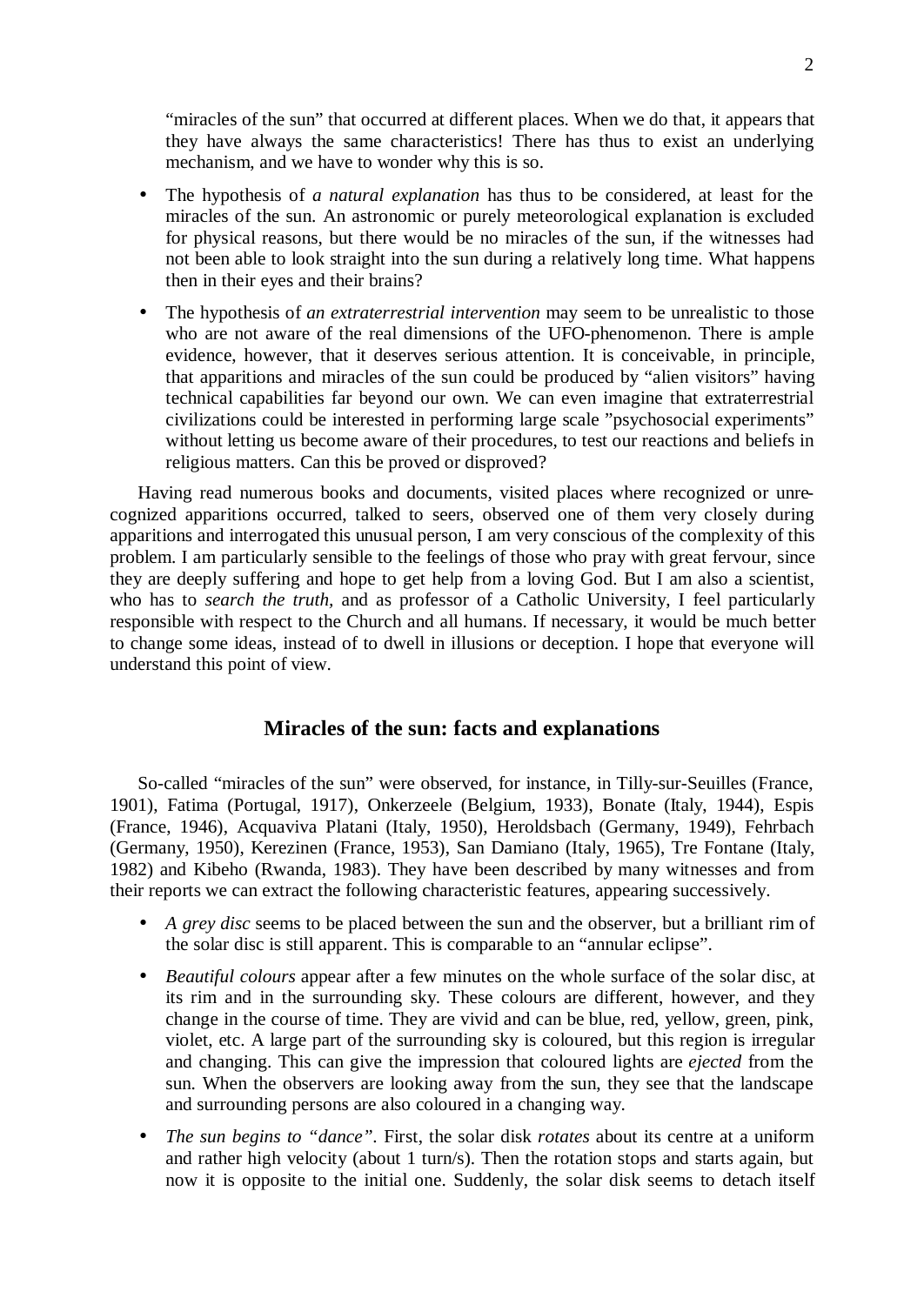from the sky. It *comes rapidly closer,* with increasing size and brilliancy. This causes great panic, since people think that the end of the world has come, but the sun retreats. It moves backwards until it has again its initial appearance. These forward and backward motions can be combined with rotations and sometimes with lateral oscillations. All these motions are, of course, unexpected and very impressive.

- Finally, after 10 or 15 minutes, the sun is "normal" again: its luminosity is too strong to continue gazing at it. But after about another quarter of an hour, the prodigy can be *repeated* in the same way. The spectators are astonished that *their eyes did not hurt,*  although they were looking straight into the sun during a very long time.
- Most observers had noted slight *local changes in the luminosity* of the solar disc, as if there were some kind of images, but they were unable to recognize what they could represent. Some persons were more lucky, gifted or privileged, however. In Heroldsbach, the "seers" reported that they had *successive visions* of the Virgin Mary, without and with the Jesus-Child, the Holy Family, the Trinity and some symbols, like a cross and the letters IHS. Some other persons reported also that they saw the Virgin Mary and religious symbols. In Fatima, the "seers" had similar visions at that moment.
- *Coloured spheres*, drifting slowly from the sun towards the earth, were observed and mentioned at several places. This happened not only during miracles of the sun, but also for some time after them. When these spheres arrived at the ground, they never left there any material trace.

The initial presence of a *grey disc,* covering nearly the whole sun, suggested that it could be a UFO. We can imagine, indeed, that such a craft could come from far away and approach a given place on Earth, by moving along a straight line that connects this place to the centre of the sun. We can also imagine that this craft is endowed with extraordinary technical powers, but it is necessary to show that these assumptions can account for what did actually happen or at least that they are not contradicted by observed facts. First of all the disc would have to be extremely luminous, with changing colours. Even if it were a changing semi-transparent filter of solar light, its coloured illumination of the surrounding sky and the ground would require great amounts of energy. Let's assume that this is possible. We are then still confronted with a geometric problem, since the circular craft would have to form *a cone of shadow,* intersected by the ground, somewhat above its tip. This would define a circular or elliptical surface, where a perfect or nearly perfect "annular eclipse" is seen. But near the border of this surface, one should see a "partial eclipse", and nobody did ever report such an appearance of the sun.

In Fatima and Heroldsbach, there are some reports concerning apparently simultaneous observations of the same phenomena about 5 km and even more than 40 km away from the main event. This was mentioned, since it excludes "mass suggestion". But it implies also that the hypothesis of a screening craft has to be rejected, since its dimensions would have to be unacceptably large. A simultaneous performance by another craft, laterally displaced, has also to be rejected. These manoeuvres would have been detectable from the side.

Searching always for more and more witness reports concerning "miracles of the sun", I discovered some descriptions of very similar observations, made without any apparitional context. It was thus absolutely necessary to find out what would happen if someone did engage in sun-gazing, although this is known to be dangerous. Some ophthalmologists described *retinopathies,* produced by such an imprudent behaviour, but they did not say what their patients had seen. Then I studied various kinds of *subjective effects,* generated by short or long observations of relatively intense light sources. It is well-known that there are *coloured after-images,* but there are also *motional after-effects.* The Belgian physicist Joseph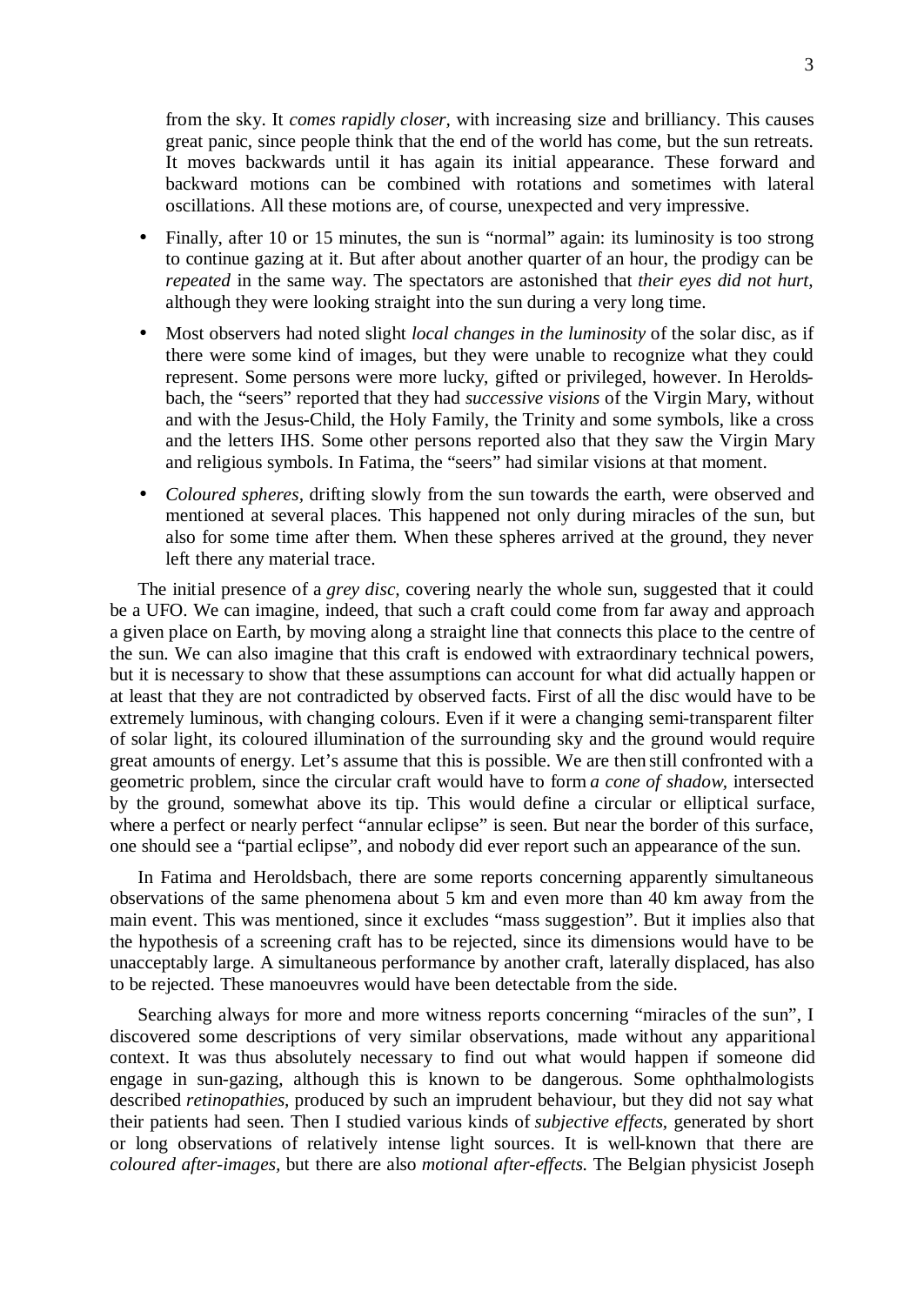Plateau studied them in the middle of the  $19<sup>th</sup>$  century and gathered even all available accounts of observations from Aristotle to about 1875 (Mémoires de l'Académie Royale de Belgique). Plateau warned against sun-gazing, but mentioned only that he lost his eye-sight in this way, without saying what he saw. Nevertheless, his huge collection provided some astonishing reports that could be related to "miracles of the sun".

At this stage, I engaged in a systematic study of *after-images* (produced at the retinal level) and *after-effects* (resulting from the neural processing in our brain). Experimenting myself with a large and powerful white electric light bulb, I saw vivid colours and noted their temporal changes. I scanned the medical and psychological literature, to get information on peculiar visual effects and I focalised my attention on the *biochemical, physiological and neurological processes* that are involved. In November 2002, I looked directly into the sun, at about 4 p.m. The sun was relatively low above the horizon and its light intensity was attenuated, although the sky was clear. I was able to look right into the sun and was amazed to see that *the sun was immediately converted into a grey disc, surrounded by a brilliant ring.* The grey disc was practically uniform, while the surrounding ring was somewhat irregular and flamboyant, but did not extend beyond the solar disk. It coincided with its rim. I stopped the experiment, since I wanted to be prudent, but I had experienced myself the initial phase of a typical "miracle of the sun" and I could explain it.

The sun became grey, since my eyes immediately responded to its great luminosity by an automatic reduction of their sensitivity. This *adaptation* is not simply due to the bleaching of pigments in the colour-sensitive cones of the fovea, where the image of the sun is projected, but to secondary processes. Every activated molecule initiates a chain of biochemical reactions that allows for a strongly amplified response. The concentration of a particular type of molecules is strongly decreased and this disrupts the usual equilibrium for  $N<sub>a</sub><sup>+</sup>$  ions that are passing through the photoreceptor membrane. The trans-membrane potential is modified and this change constitutes the neurological response to the incident light. This system provides an automatic and highly efficient gain control, allowing us to cope as well with very low as with extremely high luminosities. This adaptation process is *completely unconscious.* That's why the unexpected appearance of a grey disc instead of an extremely bright solar disc can give the impression - in a context of apparitions - that this was not a natural process.

The brilliant ring can also be explained. Since the number of nerve cells that carry information to the brain through the optic nerve is much smaller than the number of retinal photoreceptors, every cell of the optic nerve collects information from some 1000 to 10.000 receptors. They form a *receptor field,* but the intermediate connections are organized in such a way that those photoreceptors which are situated in the central part of the receptor field provide *excitatory* responses, while receptors that are situated in a nearly equally large surrounding ring yield *inhibitory* responses. The inverse arrangement is also possible. What happens now for different parts of the image of the solar disc that has been projected on the retinal fovea? The brain will associate with every point *a combination* of excitatory and inhibitory responses. Inside the solar disc this leads to a rather modest average, but near the edge of the solar disc, the inhibitory part of receptor fields are partially covering a region where the light intensity is smaller. The inhibition is decreased and *the average response is increased.* Visually, there appears a bright rim. This mechanism provides contrast enhancement and constitutes an "edge detector", allowing us to represent an object by drawing only its contours. Since the averaging process is a statistical one, allowing for local and momentary fatigue, the brilliancy of the rim is unsteady.

 "Miracles of the sun" were observed at several places when the sun was relatively low above the horizon. In Fatima, however, the sun was at the zenith on Oktober 13,1917. Why was it then possible to look into the sun for a rather long time? It had been raining, and when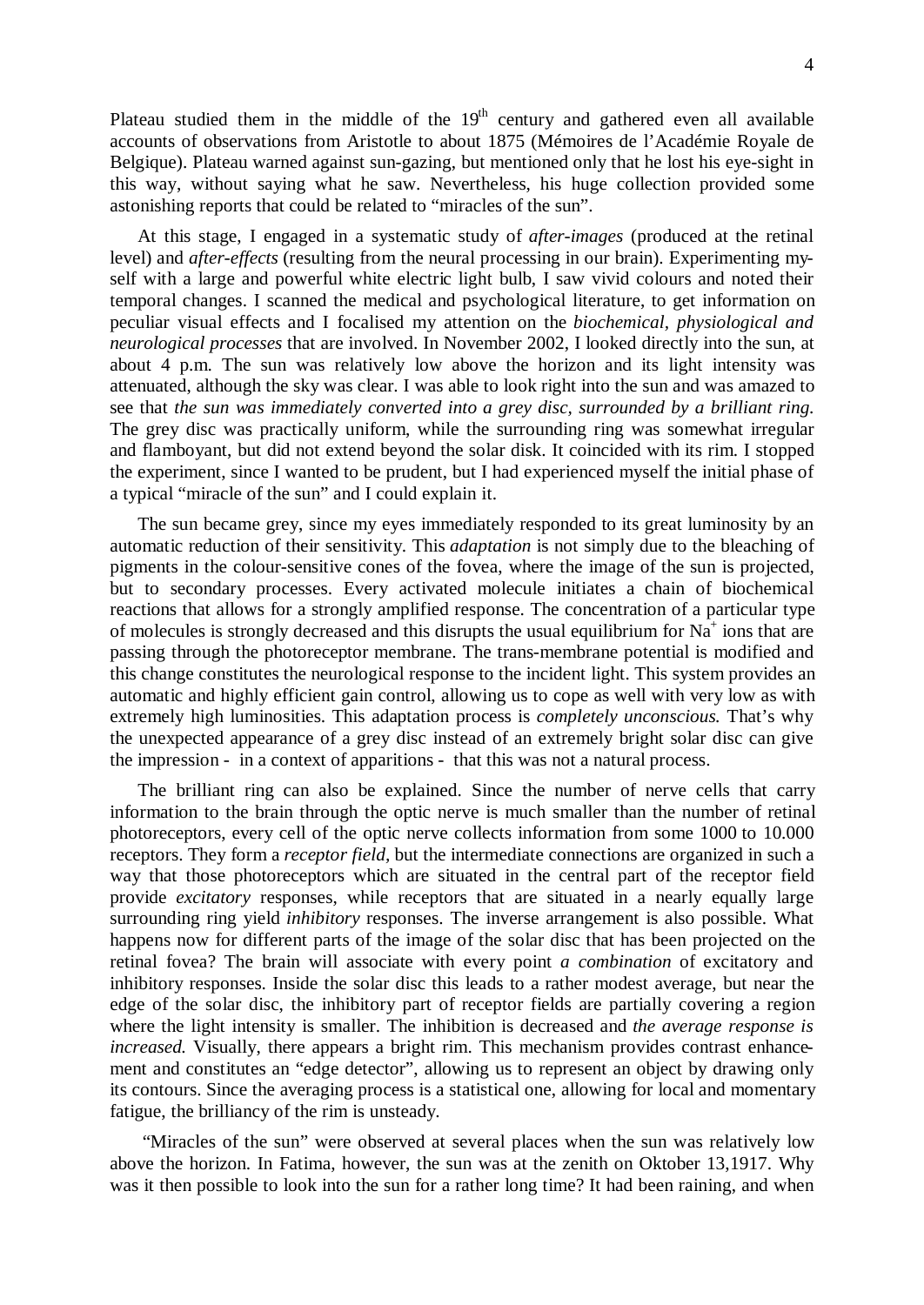the low cloud layer was suddenly disrupted, there could be a high degree of humidity in the air, so that the sunlight was sufficiently attenuated.

In a second experiment, realized at 3 p.m. in December 2002, I looked straight at the sun during a much longer time. After some minutes, I saw impressive colours, up to 2 or 3 times the diameter of the sun. They changed, but were mainly pink, deep blue, red and green. Further away, the sky became progressively more luminous. I stopped there, since I understood that these colours resulted from the fact that *the red, green and blue sensitive pigments* are bleached and regenerated at different rates. Moreover, it is well known that receptor fields combine the responses of cones, to form *blue-yellow, red-green and whiteblack opponent pairs.* These neural responses are analysed in the visual cortex, where information about *form, colour and motion* are extracted at separate places. The brain is functioning like a parallel computer, but it can instantaneously keep track of everything that belongs together by means of *synchronous oscillations*. Previously, I had already established a brain-wave equation that accounts for these oscillations. In spite of separate analyses, performed in specialized areas, the necessary perceptual unity can thus always be preserved.

These highly efficient methods imply, however, that *illusions* are possible. Some of them are automatic and intrinsic to the hard-wired part of the brain, while other illusions can result from dynamic processes. Recent experiments showed, indeed, that fixed retinal images that have no precise meaning are *sequentially altered* by suppressing different parts, so that the remaining parts produce recognizable features. The brain simply tries to "make sense" of the enigmatic input, by comparing it with stored knowledge and some features that are actually present are eliminated. Other features may be added. That's how reading errors can arise. For ambiguous situations, the mind's brain offers various possibilities. These rapid and spontaneous trials allow us to select what seems to be acceptable. That explains why some "seers" could have *changing visions* in the solar disc. Because of statistically changing fatigue processes in individual nerve cells, the luminosity of the disc was not uniform, and some persons were particularly *gifted* to make sense of ambiguous data. We could say that they are much more imaginative and creative than common persons.

What about the motions of the sun? I didn't see them, because I didn't look at the sun for a sufficiently long time or my brain knew already too much. Once, after I had been looking at a very long passing train, I had (for about 30 seconds) the illusion of an opposite motion. Joseph Plateau discovered that when we look at the centre of a spiral that is rotating at some given velocity about this point, and when we stop this rotation, we see *a reversed rotation.* It lasts for several minutes, although in reality, there is no motion at all. This is a good example of *motional after-effects.* The "dance of the sun" is initiated, however, by a *spontaneous*  generation of apparent motion. This means that some groups of neurons of the visual cortex have chosen this possibility. It is reversed, by opposing excitatory and inhibitory activities. The same concept applies also to oscillations and to forward and backward motions.

A very interesting study was recently devoted to this "zoom and loom effect". It tends to appear when the brain is confronted with the two-dimensional retinal image of an object that is situated at some unknown distance. The brain will then consider the possibility that it could come closer, by performing *an illusory mental zoom,* where the apparent size of the object is progressively increased. This results from the fact that evolution preserved the tendency to take into account the possibility of a dangerous approach: a rapid evasive action could be beneficial for survival. When the "idea" of an approach does not lead to any real danger, the perceived object returns to its normal place. In Heroldsbach, people where so afraid by the "descending sun", that they fled into the adjacent fields and threw them-selves on the wet and dirty ground. Subjective perceptions seemed to be conformed by those of other persons.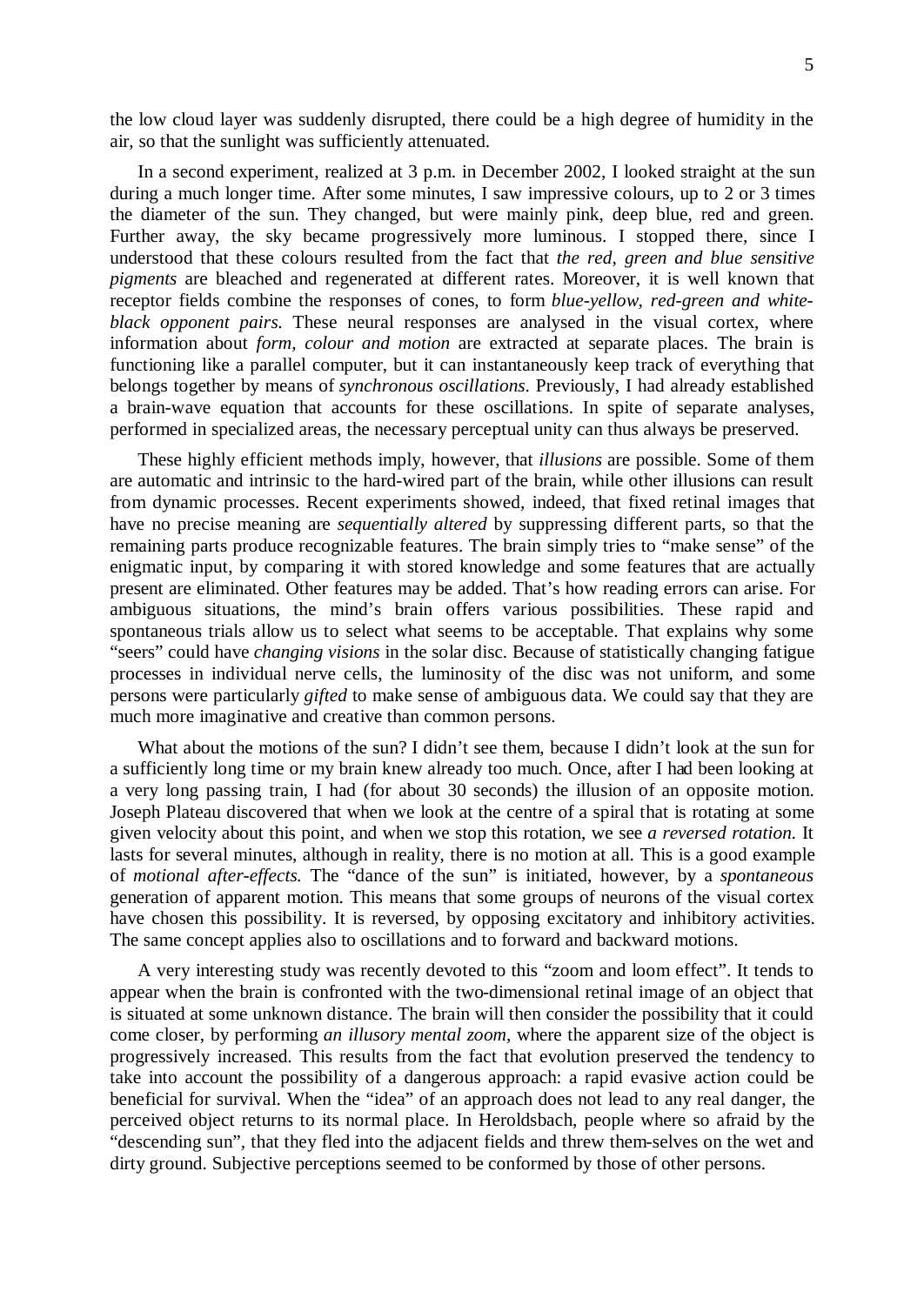After about a quarter of an hour, the sun takes on again its "normal" appearance. It becomes too brilliant for continued gazing. This means actually that bleached pigments have been regenerated and that secondary biochemical processes are not effective any more for some time. Dr. J.B. Walz, a university professor of theology, collected over 70 eye-witness reports of the "miracle of the sun" that occurred in Heroldsbach on December 8, 1949. These documents disclose some individual differences in perception, including the fact that one person saw the sun approaching and receding *three times,* while most witnesses saw this only two times! The "coloured spheres" that were usually perceived after the breathtaking "dance of the sun" are simply *after-images,* but they were not recognized as such, since the context of these observations suggested a prodigious interpretation. In Tilly-sur-Seules and Kerezinen, the coloured spheres were mentioned quite often, since the witnesses did talk to one another.

That the sky and ground were perceived during miracles of the sun as being coloured does not astonish anymore, but I was very concerned by the fact that some witnesses had the impression that coloured lights were *ejected* from the sun. They spoke even about "luminous fountains" and "fireworks". Trying to solve this problem, my attention was attracted by a peculiar observation of one scientist. He noted in 1963 that after-images start to be blurred after about two minutes. He suggested that this could result from *a diffusion process* at the retinal level, but he could not identify its nature. More recent studies of the biochemistry of retinal photoreceptors, allow me now to propose an explanation. Activated photoreceptors increase the density of Na<sup>+</sup> ions in their vicinity, and this results in a facilitated activation of neighbouring photoreceptors. A large part of the sky surrounding the solar disk can thus become coloured and rather luminous when the observation continues for some time.

The final result of this investigation is that "miracles of the sun" can be interpreted without assuming an intervention of supernatural powers or extraterrestrial intelligences. Some people will claim that they knew this already, but they couldn't prove it. Actually there is no reason at all to be arrogant with respect to those who believed in a miracle or assumed the presence of a UFO. We were confronted, indeed, with *a highly remarkable illusion,* display-ing many sophisticated and completely unexpected features.

#### **Problematic messages**

The seers who "communicated" with the Virgin Mary or Jesus are always stressing the importance of *prayer and penitence,* but a closer look at their messages reveals an underlying motivation. It refers to *feelings of fear.* They can be related to a concern with salvation or damnation at a personal or general level, but usually, they focalise on the *conditional announcements of catastrophic events.* "If you don't…, then…"

In Heroldsbach, on October 9, 1949, four girls, 10 - 11 years old, had collected coloured leafs and were playing when they heard the clock of their village church. It was 5 p.m. Spontaneously they started to pray and at that moment, they saw in the sky, above a birchwood, an indistinct white silhouette. One of the children compared it to a nun, dressed in white, but then it seemed more plausible to say that it was *the Mother of God.* That's the usual German expression for the Virgin Mary. During the following days, the "apparition" became more and more distinct. On October 14, one of the children asked: "Dear Lady, who are you?" She answered: *"I am the Mother of God".* A few days later, the children asked the luminous Lady, carrying now a rosary, if she had a message for humanity. She simply said: *"pray!".* Heroldsbach is a small village, near Nürenberg and the Second World War was still very present in the mind of everyone. On October 31, 1949, one of the children questioned the Lady: *"will there be war again?".* She replied: *"when you pray, there will be none."*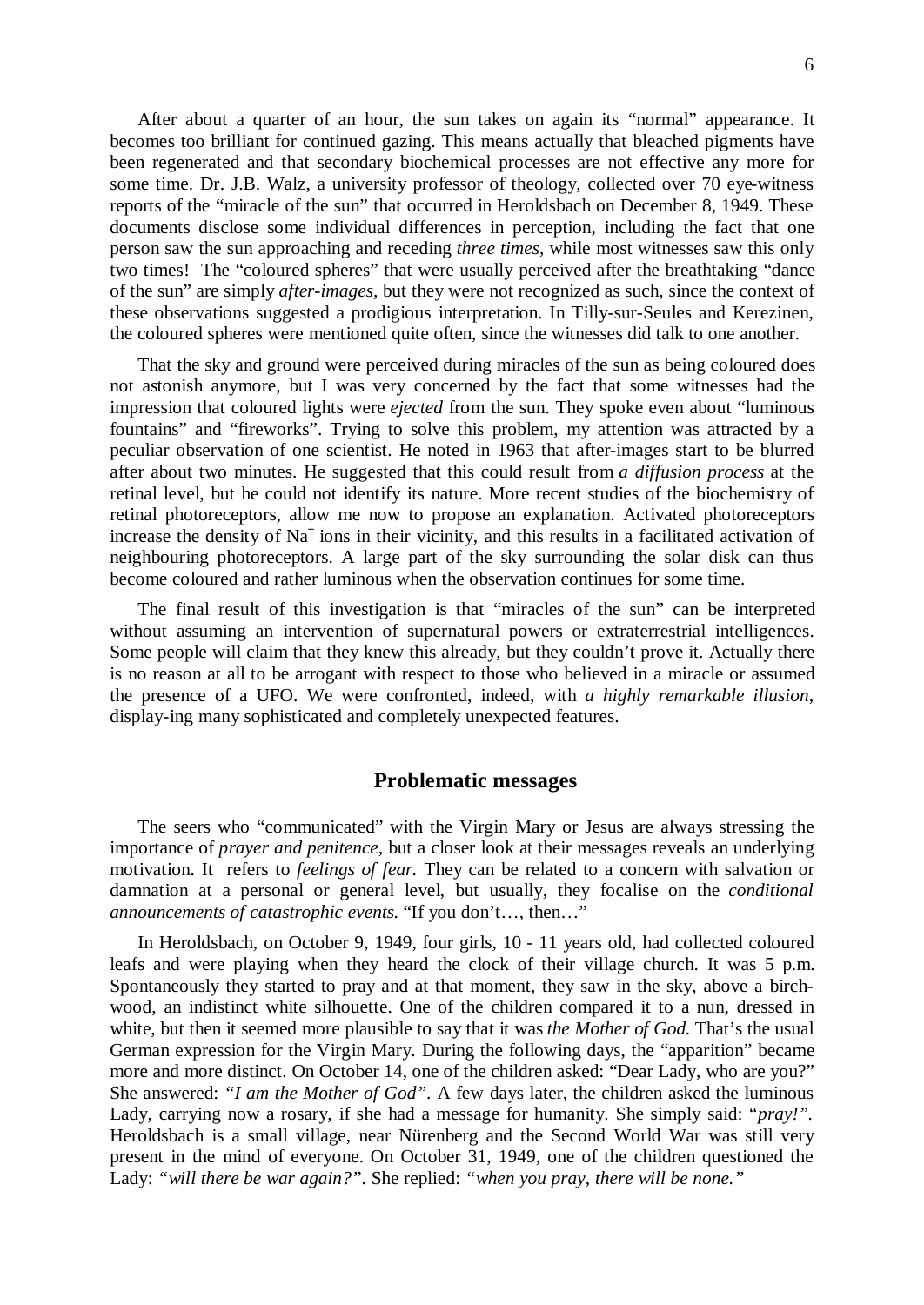Then, she did not appear anymore until December 8, 1949. That was the day where the "great miracle of the sun" occurred in the presence of 8.000 to 10.000 persons. It started at 3 o'clock, during a procession, but the Virgin Mary appeared already to the children at 14:30. For the first time, she was bearing a golden crown on her head. It was "brilliant like the sun" and on her left arm, she carried the Jesus-Child. After that event, the apparitions became more and more explicit, with constant, heavy insistence on prayer and penitence! The group of "seers" was now constituted of 6 girls, all about 11 years old.

On May 15, 1950, Our Lady announced that *"the Russians will come and there will come a great famine!".* Over the birch-wood, where the children had initially perceived the apparition, they saw now an agitated war-scene, with solders that were shooting at one another. The soldiers fell on the ground and remained there, bleeding and suffering. That terrifying vision lasted for about 10 minutes, but during all this time the Virgin Mary covered the village of Heroldsbach with her protective veil. The following day, the children saw again a fierce battle in the sky, but now, there were brown and black soldiers. The brown ones had Mongolian eyes. They were winning and went into a village. They entered the houses, dragged their habitants on the street and pushed them towards a place, where they were savagely killed. The children recognized the village. It was their own. These visions were interpreted (by N. Langhojer) in the following way: "when the request of the heavenly mother is fulfilled, the first vision of the Russians will be realized. The homeland will be saved, but when humanity does not listen, the second possibility occurs. Destruction will take its horrible course."

The next day, the Virgin Mary appeared with the Jesus-Child, who said himself: *"Dear children, if you don't pray with diligence, the Russians will come and slay you!"* We have to recall that in 1949, the Russians had performed their first experimental atomic explosion and that in 1950, the US announced the construction of a hydrogen bomb. In *La Salette,* the seers reported already in 1846, that the weeping Lady told them: "When my people does not submit, *then I will be obliged to let go the arm of my son.* It is so heavy that I am not able to hold it back anymore." The "Great Secret of La Salette", published in 1873, presented the menace and the enumeration of the faults that had to be corrected in more explicit terms.

The "third secret of Fatima", communicated on July 13, 1917 and written down by Lucia in 1944, was finally disclosed in June 2000. Lucia saw a very intense light and a bishop, clad in white that she considered as the Holy Father. With other bishops, priests, nuns and monks, he climbed a mountain towards a great cross, his face and stature being marked by sorrow and suffering. When he arrived at the cross, he knelt down, but was killed by a group of soldiers, using "fire weapons and arrows." His companions died in the same way. Lucia suggested that there would be persecutions of the Church, but this didn't happen. Cardinal Ratzinger proposed therefore another interpretation. He established a connection with the attempted murder of Pope John Paul II, on Mai 13, 1981. Sister Lucia had always insisted on a "consecration of Russia". This referred at least implicitly to the menace of Russia and atheistic communism, but why had the nazi-regime, the murderous Second World War and the awful *shoa* not been prophesised?

These examples raise some obvious theological problems. In Medjugorje, the seers reported even that penitence should be more valued than charity. The central problem stems from the fact that *the general trend of these messages conveys an inadequate image of God.*  Christian revelation tells us that "there exists a God, who loves us!" (see for instance John, 17: 21 and 23), while most apparitions present a God of revenge and anger. This fact and the emergence of a natural explanation of miracles of the sun, call now for an investigation of the true nature of visionary experiences.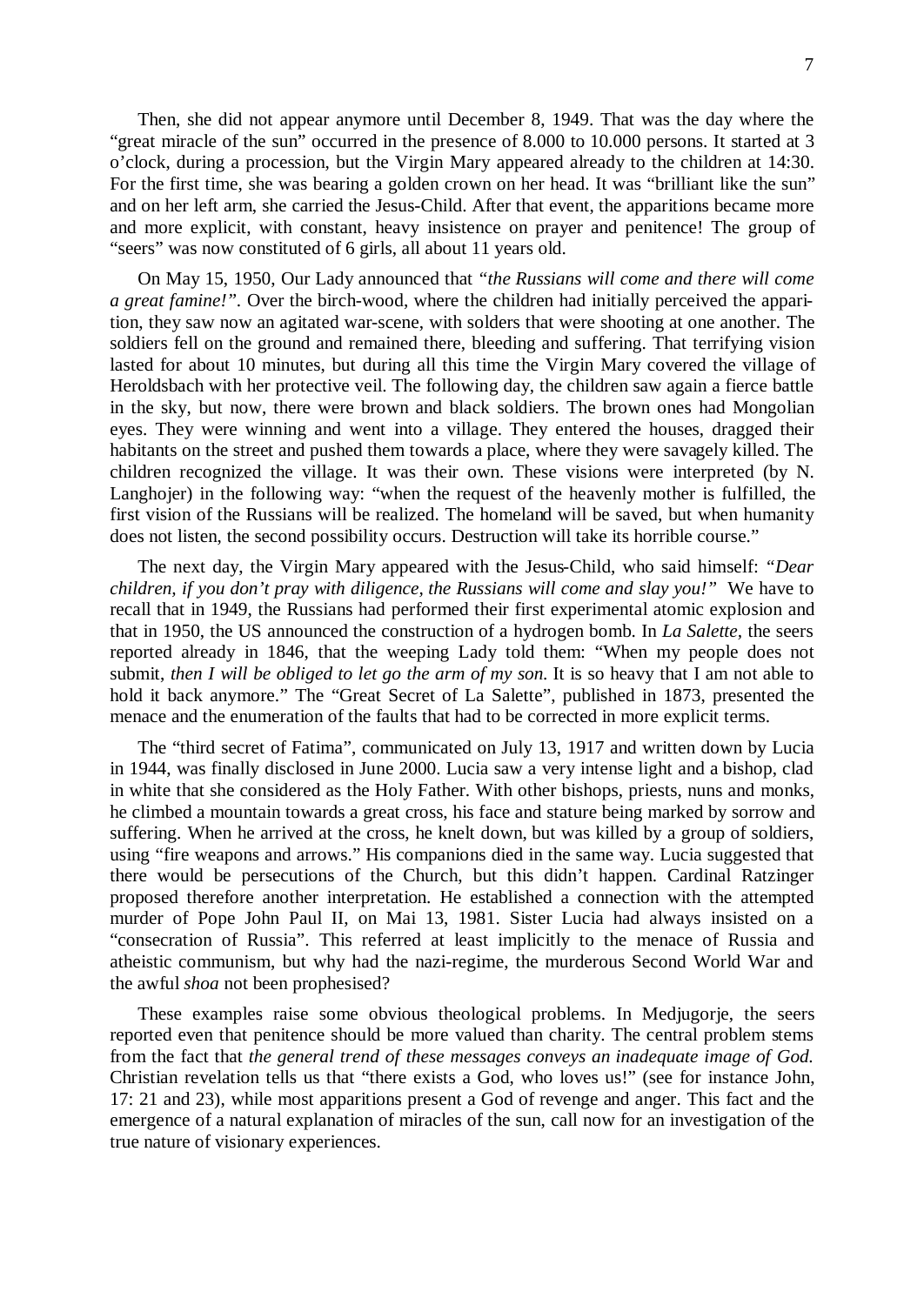### **Apparitions and altered states of consciousness**

For all apparitions that I studied in depth, I came to the conclusion that the "seers" are *not lying or consciously simulating.* This follows from numerous details and is coherent with their religious attitudes. We have thus to accept that what they "see" and "hear" is real to them. They are living their mystical experiences with great courage and dedication. In Heroldsbach, the children had often to advance for many meters on bleeding knees, but they were also allowed to touch the garments, face and hair of the Mother of God. They "felt" this, as well as the Jesus-Child, when they carried it on their arms. They could "smell" suave odours and they could "taste" the Holy Communion, they got from an angel in solid and liquid form. In Fatima, the three children got also a mystical communion from an angel, before the canonical apparitions of 1917. All these sensations had - for the visionaries - *the same characteristics as real perceptions.* This does not exclude, however, that their experiences could actually result from purely mental processes.

Particular personal dispositions, the inducing power of special circumstances and the general cultural framework could favour the construction of a *virtual reality.* This term has to be defined by analogy with the concept of a "virtual image" that we see behind a mirror. The eyes receive only light that is reflected by the surface of the mirror, but this light seems to emerge from points that are situated behind the reflecting surface. As long as we are not conscious of the presence and the properties of the mirror, we can make no difference between a virtual and a real image. A mirage is a similar kind of illusion. *Could apparitions be a mental mirage?* Before we can answer this question, we have to gather facts, in order to define the apparitional phenomenon.

- While "miracles of the sun" result from real visual perceptions, involving many persons, *apparitions require no sensory input* and occur within a single individual or a small group of persons, interacting with one another. Apparitions are usually viewed as spiritual or mystical experiences, but *psychological* processes are surely involved.
- There may be some exceptions, but in general, the seers are honestly experiencing what they report. Their mystical experiences are real, at least at the subjective level. In their head, the seers perceive things that have for them a supernatural, but real cause.
- *Apparitions can involve different sense modalities.* Most frequently, one does see and hear, but one can also feel, smell and taste. This is also true for hallucinations, but there is no evidence at all that apparitions result from schizophrenia or some other mental pathology. Seers are normal people, although their mental energy is strongly focalised on their apparitional experiences.
- *Apparitions evolve through different stages.* There are many well-documented cases, where the initial phase corresponds to becoming simply aware of the presence of some imprecise, relatively distant and usually silent, but more or less luminous shape. *This ambiguous data is interpreted* by formulating the idea that it could be the Virgin Mary. This idea is shared, when there are several "seers". Usually, this happens in an emotionally charged context and kindles then a sequence of reactions. The apparition is repeated and the initial interpretation is crystallized. Favourable echoes from valued sectors provide reinforcement, but even when the social context is partly hostile, this can contribute to consolidation, since the seers cannot admit anymore that they were wrong. Doubts are obliterated. The apparitions become more precise and detailed. The seers get "messages" and even "secrets", to be communicated only to the pope.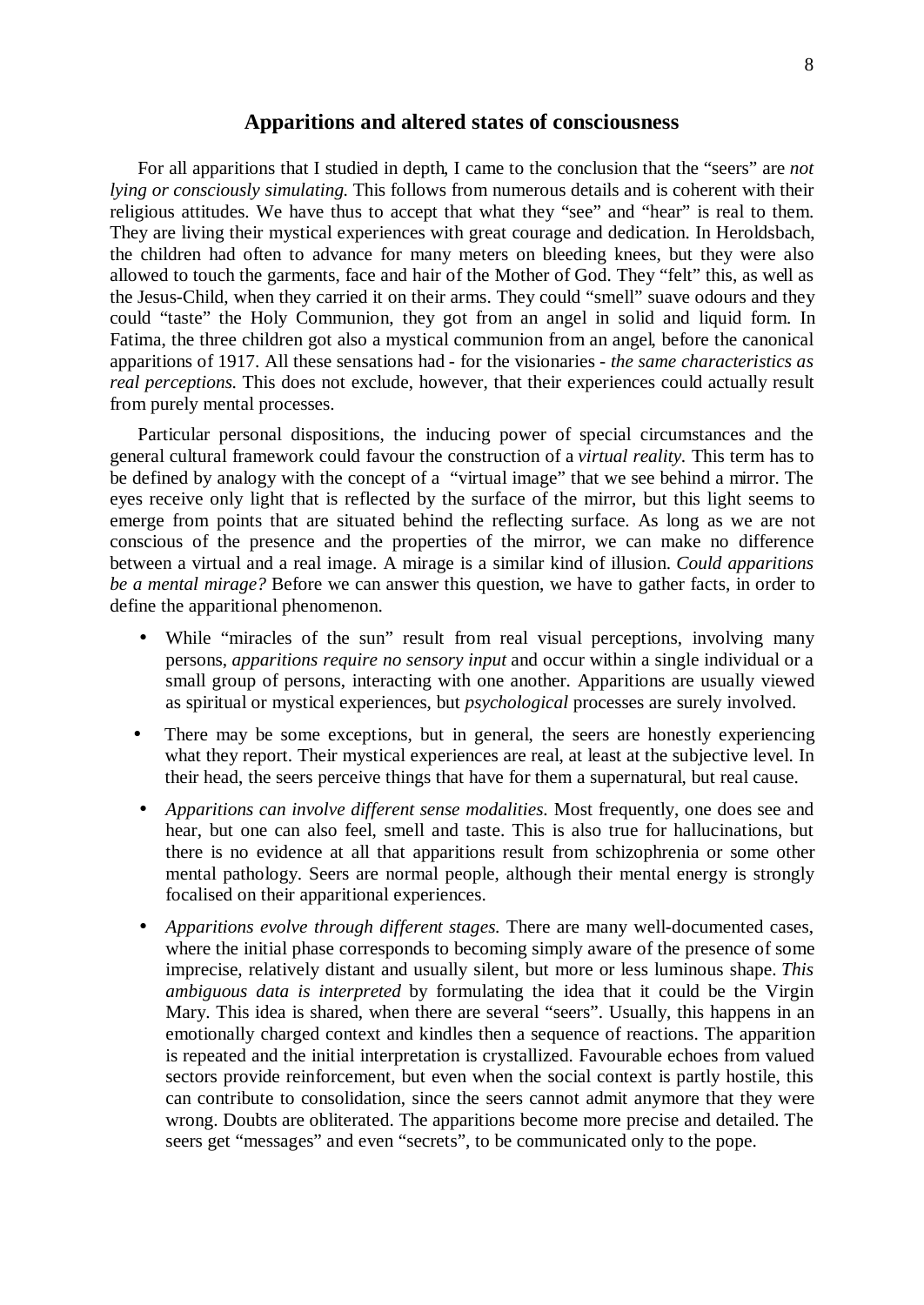• *The time course of these events is variable, but limited.* Every particular "vision" can last from a few minutes to several hours. Sometimes, it ends by a stepwise vanishing of different parts, but usually, the luminous apparition disappears as a whole, through a sudden extinction of the light or a progressive motion towards the sky, as if the supernatural being had to return to the place where it was supposed to come from. Identical or very similar apparitions can occur several times during the same day. The time and day of the following apparitions is usually fixed in advance, so that several seers and the whole assembly of attentive followers are synchronised. The total number of apparitions at some particular place can be enormous. The apparitions of Heroldsbach lasted three years, in spite of very harsh reactions from the bishop of Bamberg. The series of public apparitions can eventually be followed by private ones, leading to further elaboration of the initial "messages".

I had always considered, like the responsible authorities of the Catholic Church, that some apparitions are true, while others are not. I simply thought that extraordinary things can be in the "power of God". What about *the power of the human mind?* It is necessary to find out, even for pastoral reasons! When I studied the official documents, that had been used for the evaluation of the apparitions of Beauraing, in Belgium, I was somewhat disappointed by the lack of precision and clarity in the description of the basic events. Then I found the book of E. De Greeff, *professor of criminology at the Catholic University of Louvain*. He was present during some of these apparitions. Moreover, he had carefully studied the testimonies of the seers and other witnesses. His professional competence and his integrity are undeniable, but his conclusions were not in favour of an official recognition.

In the evening of November 29, 1932, when five children were near a statue of Our Lady of Lourdes, they saw a strange light, and the idea came up that it could be an apparition of the Virgin Mary. De Greeff shows that the children were quite emotional and that the light could actually come from a car. During the following evenings, the children saw similar lights at about the same place and their initial concept was strengthened. The four girls and one boy, between 9 and 14 years old, were interrogated, but this happened at first in a very uncritical way. When the methods changed, partially because of De Greeff, it appeared that the seers did not have identical visions and that they did not "hear" the same words and sentences. There were even some contradictions.

Every evening, before the apparition started, the five children were standing in a row and praying the rosary with the surrounding assembly. Suddenly, they fell on their knees, in perfect *synchrony,* and during the whole apparition, they prayed with a shrill voice and at an unusually rapid rate. This behaviour astonished some observers, since it is atypical of apparitions, but most observers considered that it pleaded in favour of an authentic and simultaneous mystical experience. The sudden and synchronous kneeling down could be explained, however, since they were waiting in tense expectation and could thus react as soon as one of them started to move, while the end of the apparition was easily synchronized by the modified acoustic signals. Even when the "seers" were immediately separated from one another after the apparitions, to be subjected to separate interrogations, their declarations could still be relatively coherent, since they had ample opportunity to communicate during the day and to prepare - in good faith - the questions they would ask the luminous Lady.

Then I found the book of Dr. A. Ladon, a Belgian neurologist, who collected data on the series of apparitions that developed in several parts of Belgium, after the events of Beauraing. In 1933, there were 47 persons who claimed that they saw the Virgin Mary. There were even two groups of over hundred persons who had apparently common visions. Ladon's analysis led him to the conclusion that this was a remarkable phenomenon of contagion: *"a mental*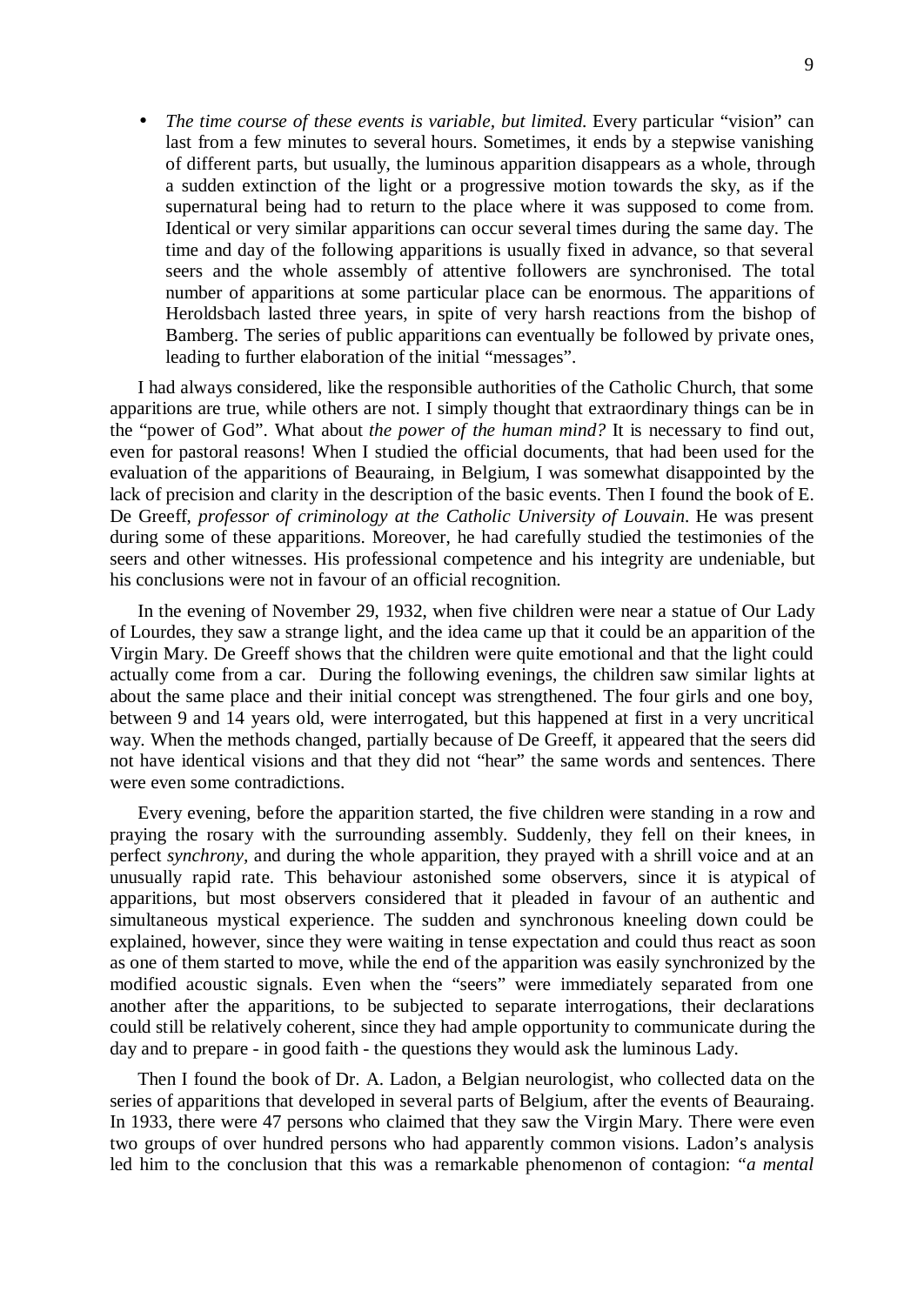*epidemic".* Actually the archbishop of Belgium, Cardinal van Roey, reacted very soon. In agreement with his Study Commission, he denied the supernatural character of all these alleged apparitions with the exception of the initial ones, at Beauraing and Banneux. They were the subject of much longer examinations and negotiations, but finally recognized.

It is impossible to provide any *direct* evidence for or against the supernatural origin of apparitions, but it is reasonable to compare apparitions to one another. Some of them are particularly instructive. Moreover, it is necessary to take into account what is known today about *various mental mechanisms* that could be related to apparitions. In modern science, it is not rare at all that one has to use indirect methods. Nobody ever saw the internal structure of atoms and nuclei, for instance, but we learned a lot about it through indirect observations and logical reasoning. The decisive element is then the convergence of all arguments. In regard to apparitions, we have to take into account the following observations and propositions.

- During religious visions and locutions, those who experience them are in an *altered state of consciousness.* It is of limited duration and comparable to the state of a hypnotized person, but it could be reached by autosuggestion. This requires only that usually active control mechanisms are deactivated.
- *A false interpretation of an ambiguous perceptual experience* can be sufficient to trigger a series of reactions, where the mind tries to make sense of unusual data and tries to protect this interpretation.
- Freud introduced already the concept of the *subconscious,* considered as a part of our personality where some thoughts can be repressed and kept in quarantine, by powerful control mechanisms. *Unconscious processes* can surely play an important role in apparitional phenomena. Reasonable doubts are eliminated by filtering, while special types of behaviour are established and become then autonomous.
- Great progress was made during the last two decades in the study of a psychological phenomenon that is even much more remarkable. This is the "multiple personality disorder", now called *dissociative identity disorder.* It is characterized by the constitution of two or more distinct personalities, living in the same body with separate memories, different ethical conceptions and sometimes even with distinct manual and intellectual skills. Usually, this is an escape response to very traumatic and repeated childhood abuse, since it provides a way to cope with truly unbearable experiences, even when they reoccur. All associated memories are then isolated from those that are necessary to organize the normal life. Later on, it can happen that one of the usually hidden personalities "comes out" and *takes control of the actual behaviour.* This will last only for a limited time, and the transitions from one state to the other are always very abrupt. This "switching" is necessary, since it insures the mutual isolation of memories. Appropriate psychotherapy can help to become aware of the other personalities and eventually, it can lead to their progressive fusion.
- *Apparitions* are not multiple personality disorders, but there are some similarities. In both cases, an altered state of consciousness appears during a limited time. It results from dissociation and requires switching. The particular state that allows for visions can even turn into "ecstasy", where external stimuli, including those that would produce pain, are not perceived any more.
- *Other states of altered consciousness,* like drug-induced hallucinations, trance of shamans, automatic writing, out of body experiences and possessions are also comparable to apparitional experiences. The phenomenology is different, but the underlying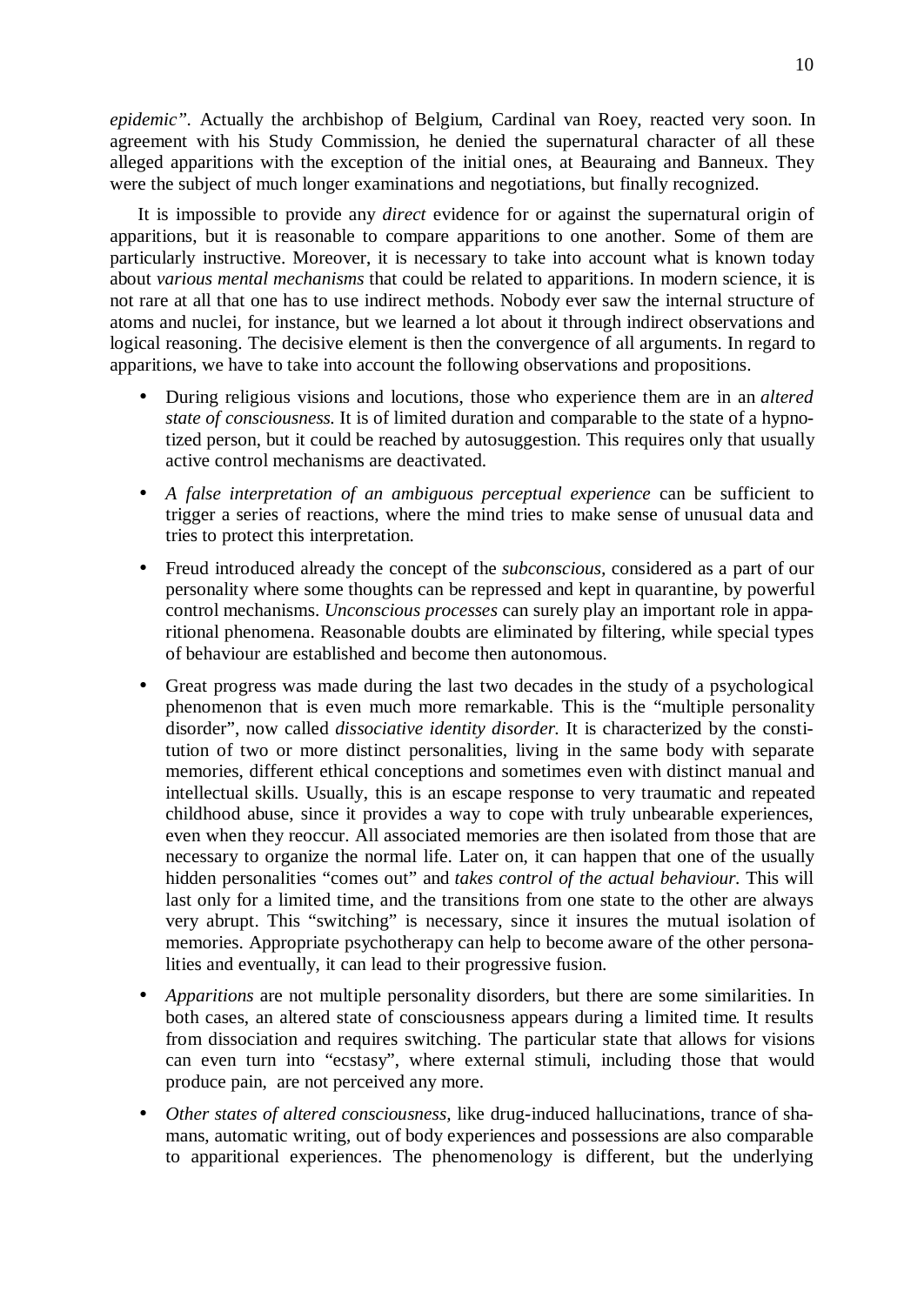mechanism is the same. The essential point is, indeed, that *the human mind can function in unusual ways.* 

• Some people can produce dream-like *hypnagogic images,* that are very vivid and can even be naturally animated. Other persons have the ability to produce *eidetic images.*  When they have seen an image that is taken away, they continue to "see" it in front of their eyes, as if it were still there. This can last from several seconds to many minutes. The scene can be life-like. The same kind of persistence is also possible for sounds, as well for music as for language. This does result from a reconstruction by memory processes, but from *a continuation of the same neurological processes* that were activated in the brain during the real perception. The ability to have eidetic images is more frequently encountered for children and adolescents than for adults, and it is quite remarkable that the same bias exists for apparitions. Some people seem to be particularly "gifted" for visionary experiences.

The general conclusion is that *apparitions and miracles of the sun cannot be taken at face value.* There are natural mechanisms that can explain them, but they are so unusual that we were not aware of them. Miracles of the sun result from neurophysiological processes in our eyes and visual cortex, while apparitions involve more complex processes in our mind's brain. The seers are honest, but unconsciously, they put themselves in an *altered state of consciousness.* This is possible, since our brain allows for "dissociation" and for "switching" from one type of behaviour to another. A new conception of apparitions and miracles of the sun seems thus to be emerging, but much more research is needed in this domain, especially because of its socio-cultural importance.

#### **References**

Altgott, C. : *Heroldsbach eine mütterliche Mahnung Mariens* (Altgott, Mönchengladbach, 1979).

Alonso, J.M. : *Histoire « ancienne » et histoire « nouvelle » de Fatima* (in *Vraies et fausses apparitions* 

*dans l'Eglise, Alonso et al.* Lethielleux-Bellarmin, 1973).

- Angelier, F. & Langlois, C. (éd.) : *La Salette. Apocalypse, pélérinage et littérature* (Millon, 2000).
- Auclair, R. : *Kerizinen. Apparitions en Bretagne* (Nouv. éd. Latines, 1968).
- Barnay, S. : *Le ciel sur la Terre. Les apparitions de la Vierge au Moyen-Âge* (Cerf, 1999).
- Barthas, C. & G. da Fonseca, sj : *Fatima, merveille inouïe* (Fatima éd. Toulouse, 1943).
- Barthas, C. : *Fatima, merveille du 20<sup>e</sup> siècle d'après les témoins et documents* (Fatima éd. Toulouse, 1951).
- Bassette, L. : *Le fait de La Salette 1846-1854* (Cerf, 1955).
- Bianchi, L. : *Fatima Medjugorje* (Ed. du Parvis, 1987).
- Boncampagni, S. : *Un secolo di "soli rotandi" nelle visione mariane* (Ufo, CUN, 50-55, Marzo 2002).
- Bouflet, J. & Ph. Boutry : *Un signe dans le ciel. Les apparitions de la Vierge* (Grasset, 1997).
- Boufflet, J. : *Medjugorje ou la fabrication du surnaturel* (Salvator, 1999).
- Boufflet, J. : *Faussaires de Dieu* (Presses de la Renaissance, 2000).
- Brindley, G.S. : *Two new properties of foveal after-images and two Photochemical hypotheses to explain them*
	- (J. Physiol. 164, 168-179, 1962). *Afterimages* (Scient. Am. 84-93, Oct.1963).
- Bubalo Y. : *Je vois la vierge, Vicka raconte…*O.E.I.L. 1984.
- Campbell, S : *The 'miracle of the sun' at Fatima,* J. of Meteorology, 14, 333-338, 1988.
- Carol, M.P. : *Visions of the Virgin Mary : The effect of family structure…* (J. Sc. Stud. Relig. 22, 205-21, 1983).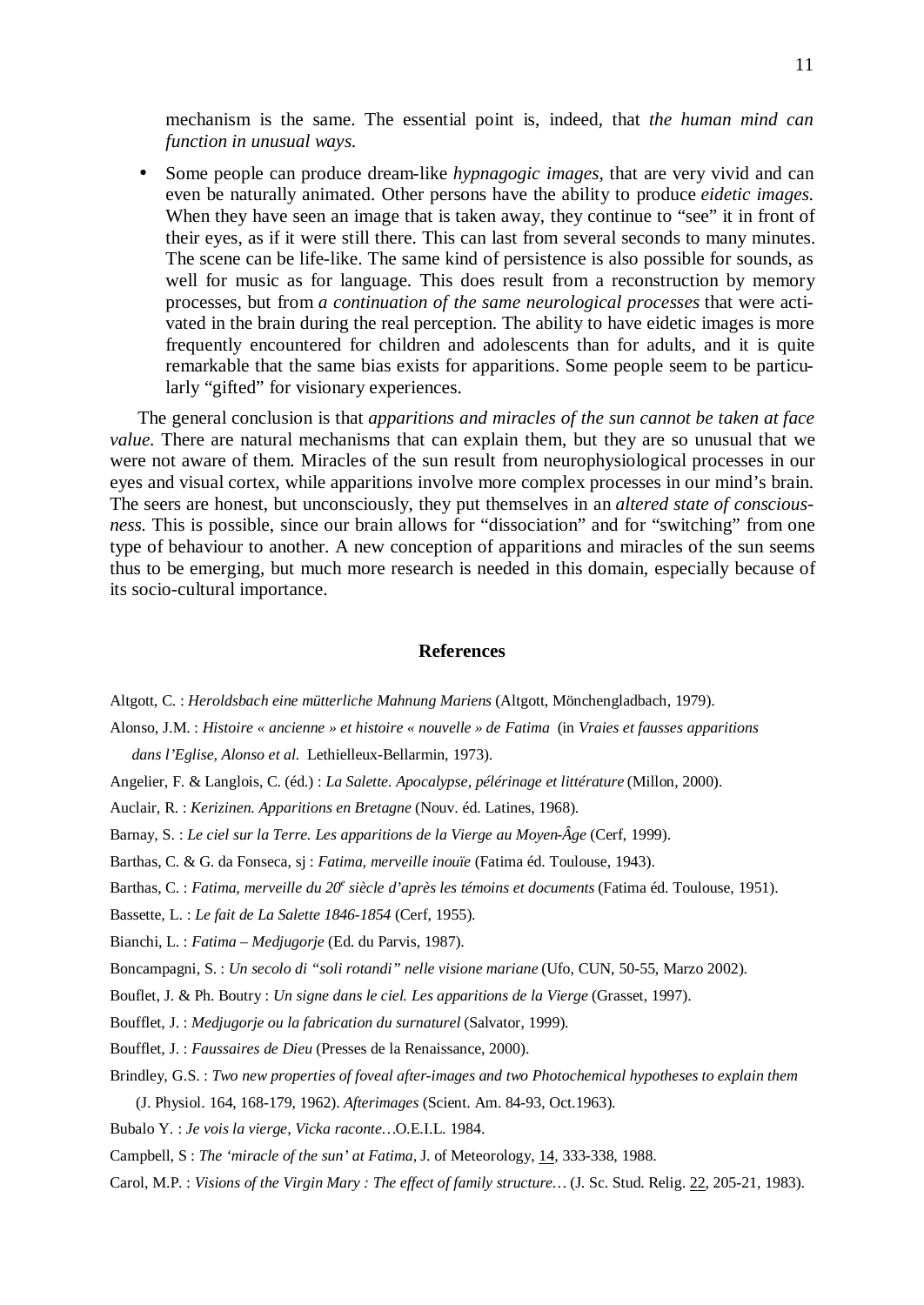- Cassey, J.F. & L. Wilson: *Joan. L'autobiographie d'une personnalité multiple* (Presses de la Cité, 1992).
- Castelbranco, J. : *Le prodige inouï de Fatima* (Centre Marial de Fatima , 1972).
- Castella, A. : *San Damiano. Le messager de Notre-Dame des Roses* (Ed. du Parvis, 1989).
- Centini, M. : *Le grand livre des miracles. Les guérisons miraculeuses les miracles* (De Vecchi, 2000).
- Chiron,Y. : *Enquête sur les apparitions de la Vierge* (Perrin-Mame 1995, J'ai lu, 1997).
- Colin-Simard, A. : *Les apparitions de la Vièrge. Leur histoire* (Fayard-Mame, 1981).
- Comité international d'informations et d'études historiques. : *L'étoile dans la Montagne* (Garabandal, 1966).
- Cross, L.M. & M. Olphe-Gaillard : *Lourdes 1958. Témoins de l'Evènement* (Lethielleux, 1957).
- De Greeff, E. : *Notes sur les faits de Bearaing. Rectifications, compléments, confirmations concernant les documents contenus dans les Notes* (*Les faits mystérieux de Beauraing,* Desclée DB, 1933).

*Beauraing : Conclusions médico-psychologiques* (Etudes Camélitaines, octobre 1934).

De Marchi, R.P. : *Témoignages sur les apparitions de Fatima* (Cova da Iria, 1966, 1982).

- De Sède, G. : *F•tima. Enquête sur une imposture* (A.Moreau, 1977).
- Dhanis, P. : *Bij de verschijningen en het geheim van Fatima*. Een critische bijdrage (Kinkhoren, Brugge, 1945), *À propos de "Fatima et la critique"* (Nouv. Rev. Theol. 64, 580-606, 1952).
- Dinzelbacher, P. : *Vision und Visionsliteratur im Mittelalter* (Hiersemann, Monogr. Gesch. Mittelalt. 23, 1981).
- Dirkens, A. (éd). : *Apparitions et Miracles. Problèmes d'Histoire des Religions* (ULB, Bruxelles, 1991).
- Dowling, J.E. : *Retinal Processing of vision* (in Gregor & Windhorst: Compreh. Hum. Physiol. Springer, 1996).
- Eizereif, H. : *Das Zeichen des lebendigen Gottes Marienfried* (Christiana, 1976).
- Englebert, O. : *Dix apparitions de la Vierge* (Albin Michel, 1960).
- Eparvier J. & M. Hérissé : *Fatima aux soleils dansants* (in *Les miracles,* Historia, n° spécial 394 bis, 1979).
- Ernst, R. : *Maria redet zu uns Marienerscheinungen seit 1830* (Hovine, 1983, 1993). *Lexikon der*
- *Marienerscheinungen* (1983, Ruhland, 1989). *Zum Problem des Person-Seins* (MG & Eupen, 1999).
- Erzbischöfliche Kommission : *Was ist von den Heroldsbacher Visionen zu halten?* (Bamberg, 1950).
- Evans, H. : *Visions Apparitions Alien visitors* (Aquarian Press, 1984).
- Ewald, R.E et al. : *Sun gazing as the cause of foveamacular retinitis* (Am. J. Ophtalmology 70, 491-7, 1970).
- Faulhaber, L. : *Die Visionen von Heroldsbach* (Münchener Theologische Zschr. 1, 98-104, 1950).
- Felici, I. : *Fatima* (1952, trad. Apostolat de la Presse, 1963).
- Fernandez, J. & F. D'Armada : *Intervenção extraterrestre em Fátima* (Bertrand, 1981).
- Fiebag, P. & G. : *Zeichen am Himmel. UFOs und Marienerscheinungen* (Ullstein, 1995).
- Finke, R..A. : *Theories relating mental imagery to perception* (Psychological Bull. 98, 236-9, 1985).
- Gabriel, J.: *Présence de la très Sainte Vierge à San Damiano* (Nouv. éd. Latines, 1968, 1975).
- Getry, G. : *Kibeho ou la face cachée de la tragédie Rwandaise* (de Guibert, 1998).
- Gladstone, G.J. & W. Tasman : *Solar retinitis after minimal exposure* (Arch. Ophtalmology, 96, 1368-9, 1978). Göksu, C. : *Heroldsbach – Eine verbotene Wallfahrt* (Echter, 1991).
- Goodman, F.D. : *How about demons?* Indiana Univ. Press. 1988; *Ekstase Besessenheit, Dämonen,* GTB, 1997.
- Grabinski, B. : *Flammende Zeichen der Zeit Offenberungen, Prophezeiungen, Erscheinungen* (Hacker, 1972).
- Green, C. : *Lucid Dreams & Out-of-the-body experiences* (Hamiosh Hamilton, 1968).
- Green, C. & C. McCreery : *Apparitions* (Oxford Institute of Psychophysical Research, 1975).
- Haber, R.N. : *Eidetic images* (Scient. Amer. 36-44, April 1969).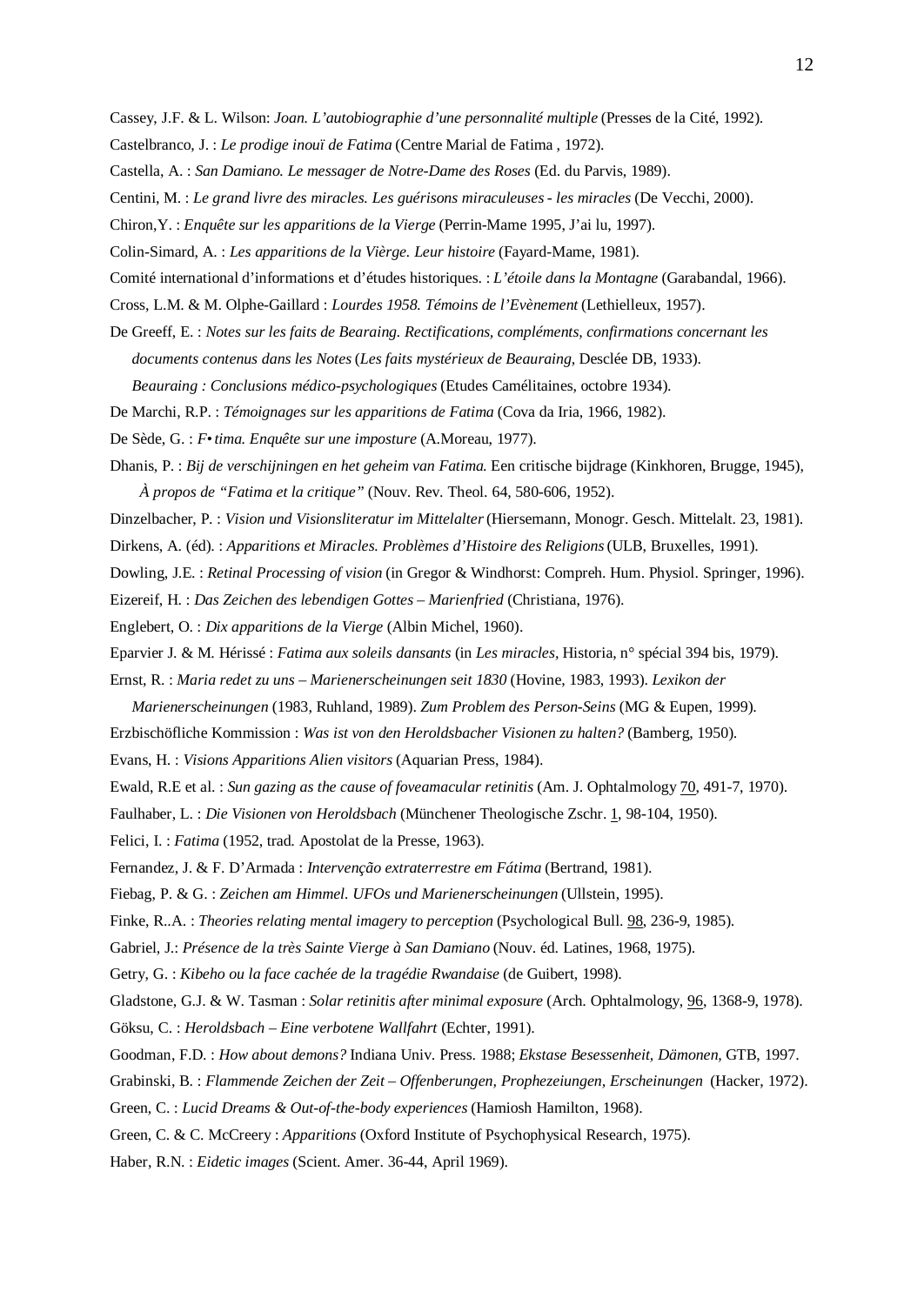Hacking, I. : *Rewriting the soul. Multiple personality and the science of memory* (Princeton Univ. Pr. 1995).

- Hallet, M. : *Que penser des apparitions de la Vierge ?* (Favre, 1985).
- Hershenson, M. : *Moon illusion and spiral aftereffect : Illusions due to Loom-Zoom System ?* (J. Expt. Psychol. 111, 423-40, 1982), *Directional Symmetry in the spiral aftereffect* (Percept. Motor Skills, 55, 1203-8, 1982).

Hesemann, M. : *Das Fatima Geheimnis* (Kopp, 2002).

Hoffmann, H. : *Die Wahrheit über die Botschaft von Fatima* (Rohm, 1995).

Hope-Ross, M. et al. : *Solar retinopathy following religious rituals* (Brit. J. Ophtalmology, 72, 931-4, 1988).

Huber, M. : *Multiple Persönlichkeiten* (Fischer, 1995).

Hunt, H.T. : *A cognitive psychology of mystical and altered-state experience* (Percept. Motor Skills, 58, 467-513, 1984); *Relations between the phenomena of religious mysticism (altered states of consciousness) and the psychology of thought...* (Percept. Motor Skills, 61, 911-961, 1985).

Janssens, A. : L'absence de surnaturel dans les faits de Beauraing (in B. de Jésus-Marie : *Les faits mystérieux de Beauraing, Etudes, documents, réponses,* Desclée DB, 1933).

Jean-Nesmy, C. : *Lucie raconte Fatima* (Fatima éd., Desclée DB, 1976).

- Joset, C.J. sj : *Dossiers de Beauraing, vol. 1- 5* (Pro Maria, Beauraing, Rech. Univ. Namur, 1981-84).
- Joyeux, H. & Laurentin, R. : *Etudes médicales et scientifiques sur les apparitions de Mejugorje* (OEIL, 1985).
- Klüwer, H. : *An experimental study of the eidetic type* (Genetic Psychology Monographs, 1, 71-230, 1926), *Mescal visions and eidetic visions* (Am. J. Psychol. 37, 502-515, 1926).
- Kolers, P.A. : *Perception and representation* (Ann. Rev. Psychol. 34, 129-66, 1983).
- Kosslyn, S.M. et al. : *The cognitive neuroscience of mental imagery* (Neuropsychologia, 33, 1335-44, 1995).
- Ladon, A. : *Une épidémie mentale contemporaine Les apparitions de Belgique* (Doin, 1937).
- Langhojer, N. : *Reich der Mystik. Die Botschaft von Heroldsbach* (Arche Joseph, Heroldsbach, 1971)
- Laurentin, R. : *Lourdes. Histoire authentique des apparitions, 6 vol.* (Lethielleux, 1961).
- Laurentin, R. : *Multiplication des apparitions de la Vierge aujourd'hui* (Fayard, 1988, 1995).
- Leeser, J. et al. : *What is a delusion ? Epistemological dimensions* (J. abnorm. Psych. 108, 687-94, 1999).

Le Hidec, M. : *Les secrets de La Salette* (Nouv. éd. Latines, 1969).

Le Rumeur, G. : *Apocalypse mariale, La Salette, Fatima, Kerizinen, Garabandal, San Damiano,* Auteur, 1970.

Lesserteur, R.P. & Marquis de L'Espinasse- Langeac : *Notre-Dame de Tilly* (Les amis de Tilly, 1966).

Lynn, S.J. et al. : *The fantasy-prone person…* (J. Personality and Social Psychol. 51, 404-8, 1986).

Maes, R.P. : *Beauraing, observations sur l'étude de M. De Greeff* (St. Alphonse, Louvain, 1934).

Maindron, G. : *Les apparitions de Kibeho Annonce de Marie au cœur de l'Afrique* (OEIL, 1984).

Maisonneuve, R. & M. de Belsunce : *San Damiano - Histoire et Documents* (Tequi, 1983).

Maxence, J.L. : *Le secret des apparitions et des prophéties mariales* (de Falois, 2000).

McConkey, K.M. et al. : *Trance logic in hypnosis and imagination* (J. Abnormal Psychol. 100, 464-72, 1991).

- McLure, K. : *The evidence for visions of the Virgin Mary* (Aquarian Press, 1983).
- Michael, C.R. : *Retinal Processing of visual images* (Scient. Amer. 104-14, May 1969).
- Michel de la Sainte Trinité (frère) : *Toute la vérité sur Fatima* (Renaissance Catholique, 1986).
- *The whole truth about Fatima.* 3vol. (Immaculate Heart Publ. 1989-90).

Millon, J. : *La Salette: Apocalypse, pèlerinage et littérature (1856-1996),* E-d. J. Million, 2000.

Misraki, P. : *Des signes dans le ciel* (Labergerie, 1968).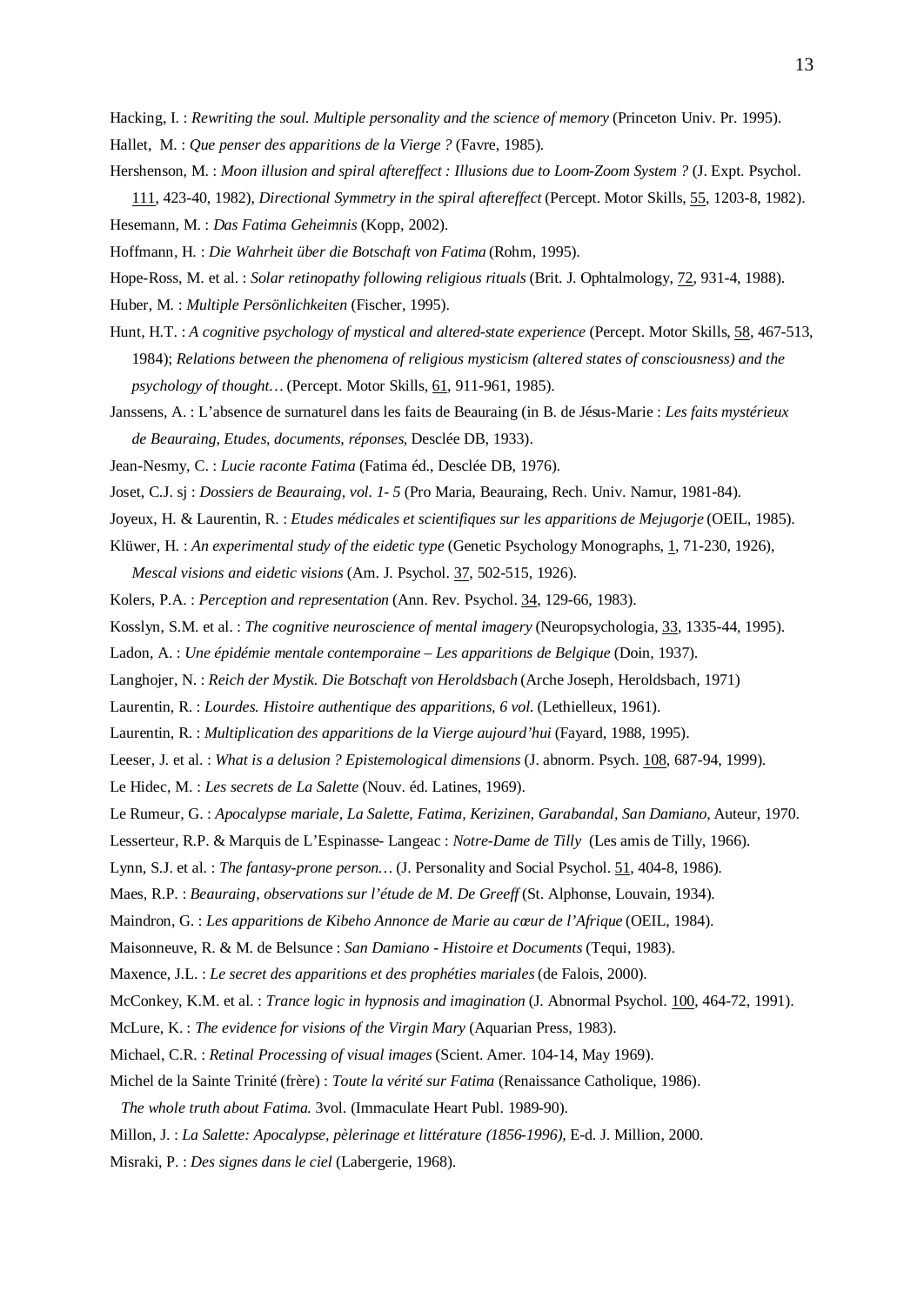- Monroe, R.A. : *Journeys out of the body* (Doubleday 1972, Souvenir Press, 1998).
- O'Brian, D.F. : *The chemistry of vision* (Science, 218, 961-966, 1982).
- Oraison, M. & Y Chauffen : *Le tribunal du merveilleux* (Plon, 1976).
- Ottaviani, A. : *Chrétiens, ne vous excitez pas si vite…* (Ducumentation Catholique, 48, 345-55, 1951).
- Pannet, R. : *Les apparitions aujourd'hui* (C.L.D. 1888).
- Penner, R. & J.N. McNait : *Eclipse Blindness* (Am. J. Ophtalmology, 61, 1452-7, 1966).
- Pinon, G. : *Fatima. Un ovni pas comme les autres ?* (Osmondes, 2001).
- Plateau, J. : *Bibliographie analytique des principaux phénomènes subjectifs de la vision* (Mém. Acad. Roy. Belg. XLII, 1°(1-59), 2°(1-59), 3° (1-26.), 4°(1-44.), 5°(1-35), 6° (1-45), Suppl. 1877, 1880 et 1882).
- Pritchard, R.M. : *Stabilized images on the retina* (Scient. Amer. 72-8, June 1961).
- Pylyshyn, Z.W. : *What the mind's eye tells the mind's brain* (Psychol. Bull. 80, 1-24, 1973).
- Rahner, K. : *Visionen und Prophezeiungen* (Herder, 1958, 1960, 1989).
- Ramon Garcia de la Riva, J. : *Maria erscheint in Garabandal* (1978, Weto, 1983).
- Ratzinger, J. : *Comprendre le sens du message de Fatima* (La docum. Cath. 2230, 677-83, 2000, dossier).
- Regan, D. : *Visual processing of four kinds of relative motion* (Vision Res. 26, 127-145, 1986).
- Regan, D. & K.I. Beverley: *Looming detectors in the human visual pathway* (Vision Res. 19, 415-21, 1978).
- Réju, D.: *Le troisième secret de Fatima,* Ed. Rocher, 1981.
- Resch, A.: *Veränderte Bewusstseinszustände: Träume-Trance-Ektase,* Imago Mundi Kongress, 1990.
- Rushton, W.A.H. : *Visual pigments in man* (Scient. Amer. 120-132, Nov. 1962). *The Ferrier Lecture: Visual adaptation* (Proc. Roy. Soc. London B, 162, 20-46, 1965).
- Rushton, W.A.H. & D. Mac Leod : *The equivalent background bleaching* (Perception, 15, 689-703, 1986).
- Sanchez-Ventura y Pascual, F. : *La Vierge est-elle apparue à Garabandal ?* (Nouv. Ed. Latines, 1966).
- Schachter, D.L. : *The hypnagogic state: A critical review of the literature* (Psych. Bull. 83, 452-81, 1976).

Schallenberg, G. : *Visionäre Erlebnisse, Erscheinungen im 20. Jahrhundert, eine psychopathologische Untersu-*

- *chung.* Pottlach, 1978; *Visionäre Erlebnisse, Visionen und Auditionen in der Gegenwart,* Pottlach, 1990.
- Scheffczyk, L. : *Die theologischen Grundlagen von Erscheinungen und Prophezeihungen* (Johannes, 1982).

Schellinck, G. : *Het wonderbare leven van Leonie van den Dijck* (Onkerzele, 1994).

Sivric, I. : *La face cachée de Medjugorje* (Psilog, 1988).

- Stamm, H. : *Im Bann der Apokalypse. Endzeitvorstellungen in Kirchen, Sekten und Kulten* (Pendo, 1998).
- Stern, J. : *La Salette Documents authentiques. Dossier chronologique intégral* (Desclée DB 1980, 1984).
- Thurston, H. : *Les phénomènes physiques du mysticisme* (1951, Gallimard, 1961).
- Tizané, E.: *Les apparitions de la Vierge; un enquêteur s'interroge* (Tchou, 1977).

Triclot, A. : *Le livre d'or de Kerizinen* (Sainte Anne, 1977).

- Turi, A.M. : *Pourquoi la Vierge apparaît aujourd'hui* (Ed. du Felin, 1988).
- Toussaint, Mgr. & C.J. Joset, sj. : *Beauraing, les apparitions, le livre du cinquantenaire* (Desclée DB, 1981).
- Vauzelle, Marquis de la : *Le secret de la Salette devant l'Episcopat français* (Salmon, Tours, 1917).
- Vergote, A. : *Visions et apparitions. Approche psychologique* (Revue théol. de Louvain, 22, 202-225, 1991).
- Villepelée, J.F. : *Marie Martel, I et II* (Les amis de N.D. de Tilly, 1982, 1983)
- von Däniken, E. : *Le livre des apparitions* (J'ai lu, 1975). *Die Götter waren Astronauten!* (Bertelsmann, 2001). Von Lichtenfels, K.L. : *Lexikon der Prophezeiungen, 350 Voraussagen*, Herbig, 2000.